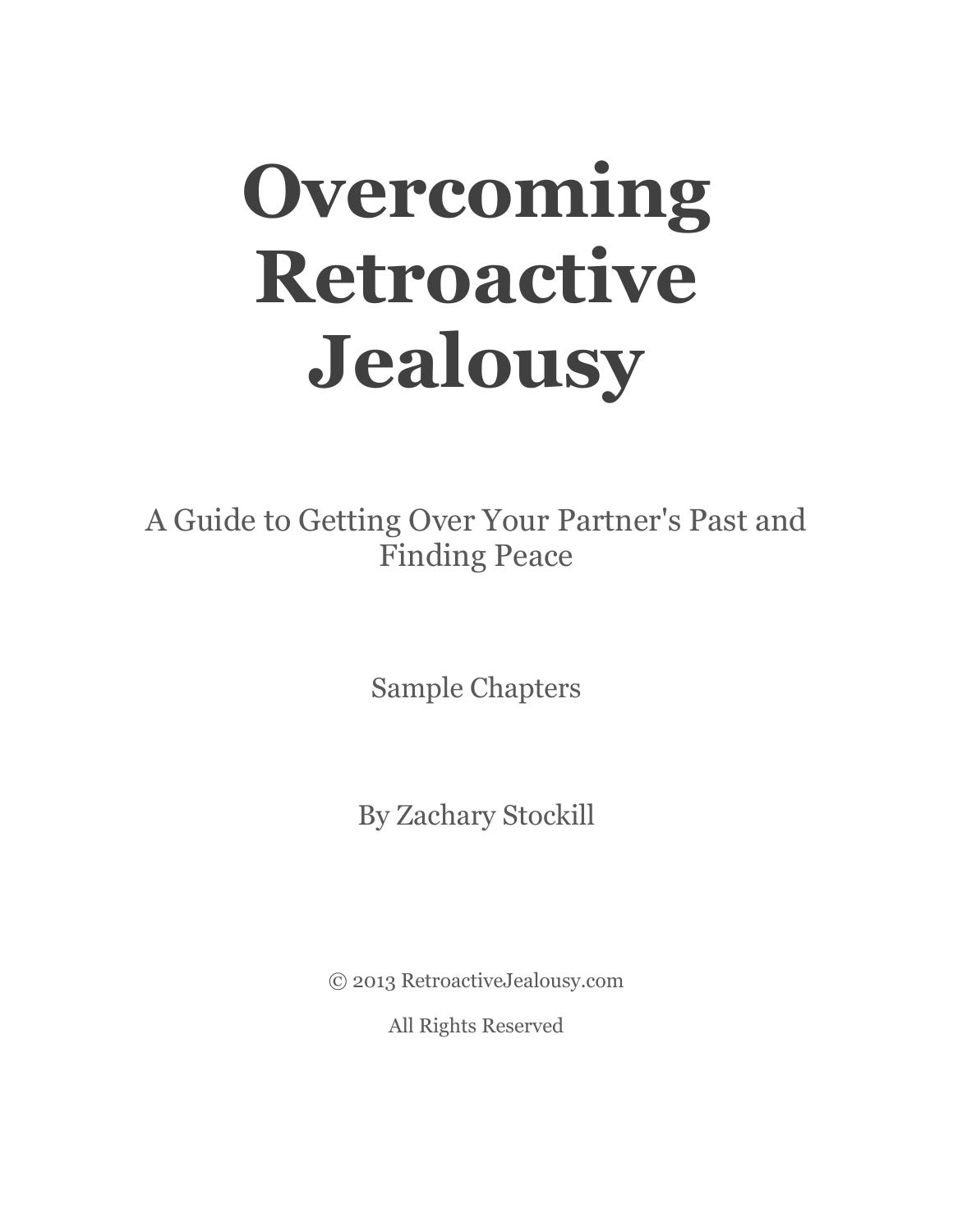### 4: Your jealousy is a gift.

#### **Today is a gift. That's why they call it the present.**

*- Babatunde Olatunji*

WHILE I WAS IN MY DARKEST PERIODS, if someone had told me that my retroactive jealousy was a "gift" there is a good chance that I would have responded by physically assaulting them:

#### *A gift?! Are you kidding? Retroactive jealousy is a curse!*

I'm not arguing that retroactive jealousy is fun, and I'm not going to tell you that it is good for your mental health. I would argue the contrary on both counts.

What I can tell you is that your retroactive jealousy is trying to tell you something. Many things, in fact. But the main thing that your jealousy is trying to get across to you is that it is time for decisive growth, and action. It may or may not be time for you to decide to move on from an unhealthy relationship, but either way: your retroactive jealousy represents an invaluable opportunity for you to grow and learn. **It is time for you to confront and overcome the personal demons that are keeping you unhappy and insecure.**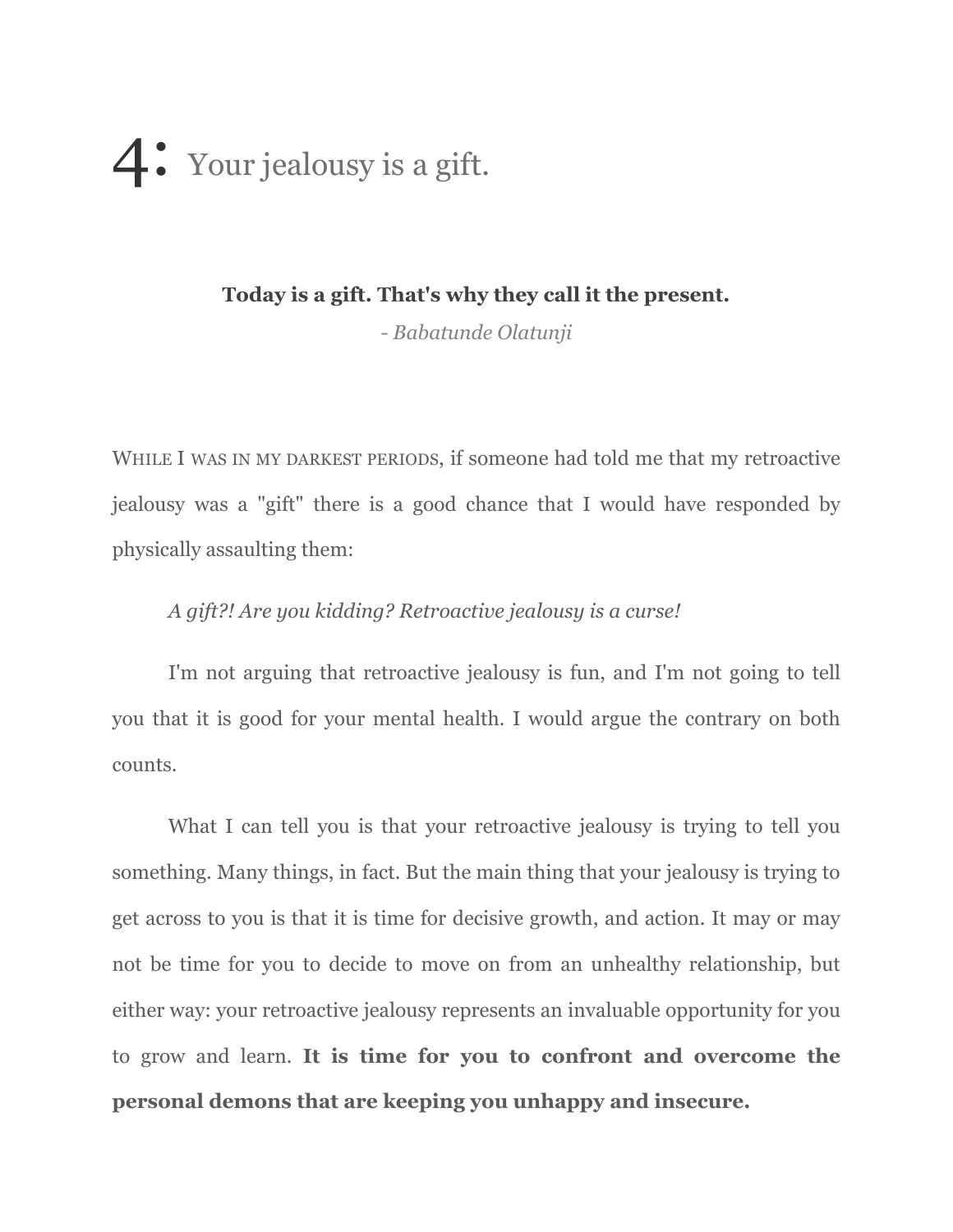Before you dismiss this as some kind of new-age drivel, I ask you to consider the following: I once experienced crippling retroactive jealousy that destroyed my relationship, disrupted my career, and kept me depressed for months. Today, I am writing a book helping others to overcome their own retroactive jealousy. If you had told me a year ago that I would be sitting here writing to you, I would have told you you were crazy.

My retroactive jealousy forced me to grow. I was fed up with the constant unease, worry, and obsessive thoughts, and this forced me to better understand my condition, and work hard at overcoming it. I thought I was "getting to the bottom" of retroactive jealousy. In fact, I was getting to the bottom of myself; uncovering my deepest, darkest, most uncomfortable truths, and transforming myself in the process. Retroactive jealousy helped to make me who I am today. I am undoubtedly a stronger, more confident, more loving, and overall better man for having experienced, and overcome my retroactive jealousy. Retroactive jealousy was a gift.

Although it may not feel like it at the moment, your retroactive jealousy represents an enormous opportunity for you to grow. You will emerge a stronger person by confronting, and overcoming the destructive forces that have resulted in your current mental state.

You will also notice, should you decide to put in the effort and get serious about self-improvement, that overcoming retroactive jealousy will affect other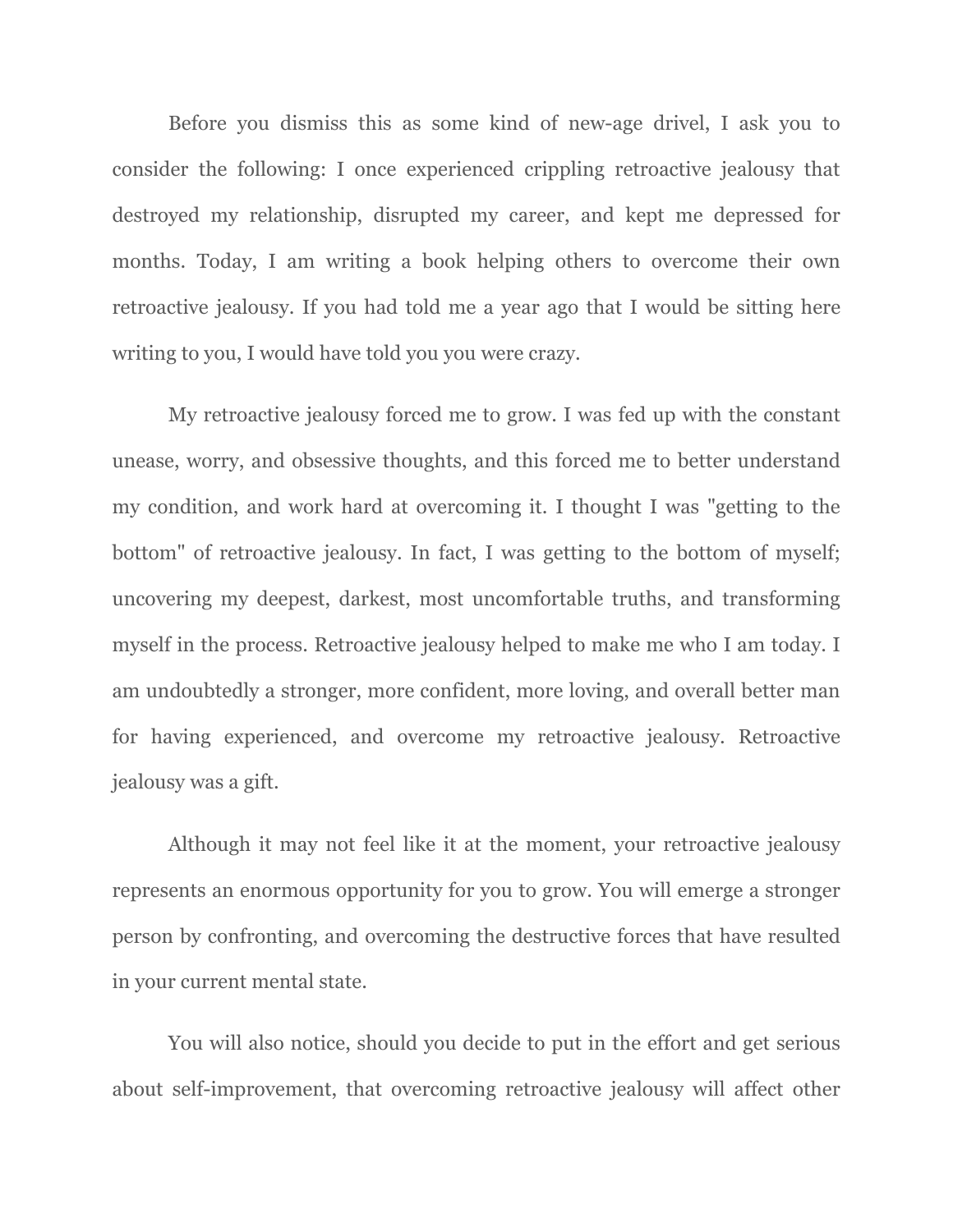areas of your life well beyond your relationship. Your confidence with others will grow, you will be more productive and creative at work, your self-image will flourish, and you will have new faith in your ability to change, and overcome any obstacle that stands between you and what you want.

My retroactive jealousy was a gift -- it provided the incentive to take a long, hard look at myself in the mirror, and decide that it was time to get to work.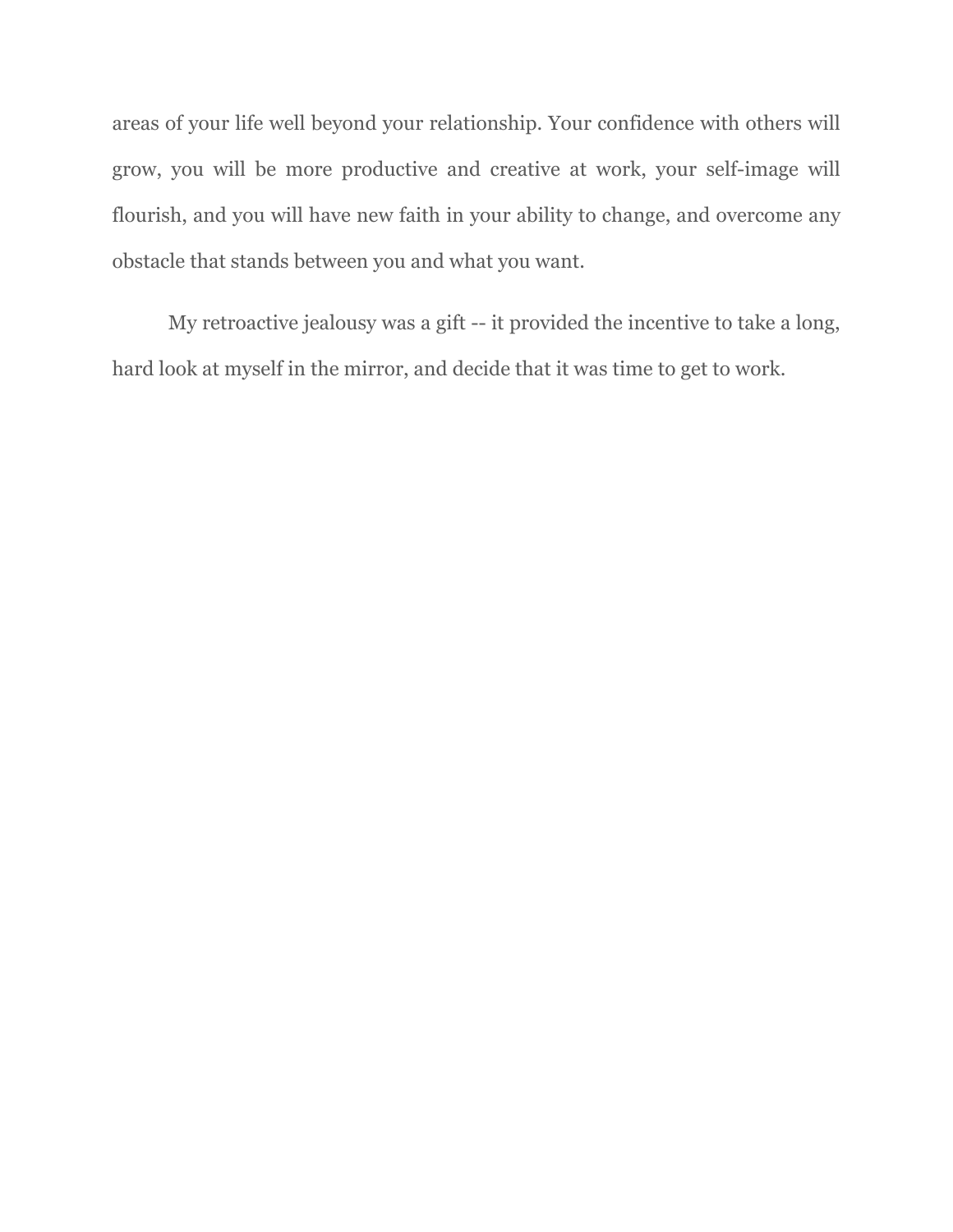## 5: Jealousy telegraphs insecurity.

#### **A competent and self-confident person is incapable of jealousy in anything.**

*- Robert Heinlein*

CONSIDER THIS QUESTION for a moment: if you were completely comfortable in your own skin, and completely confident about your abilities as a lover, would your partner's past bother you so much? Almost certainly not.

It was a humbling and painful moment for me when I realized that I wasn't as self-assured and confident as I purported to be. Throughout the most intense periods of my retroactive jealousy, I told myself and those around me that I was bothered by my girlfriend's past because I was so much better than her past lovers. I had the attitude of "How could she degrade herself to be with *them?* I'm the best!... But if I *am* the best, why does the fact that she had previous lovers bother me so much? Shouldn't I simply smile, satisfied with the knowledge that I really *am* the best lover for her? After all, she's here, isn't she? She isn't clamouring for anyone else. She's demonstrated complete devotion to me, and our relationship. I'm the best... aren't I? So why does her past still bother me so much..?"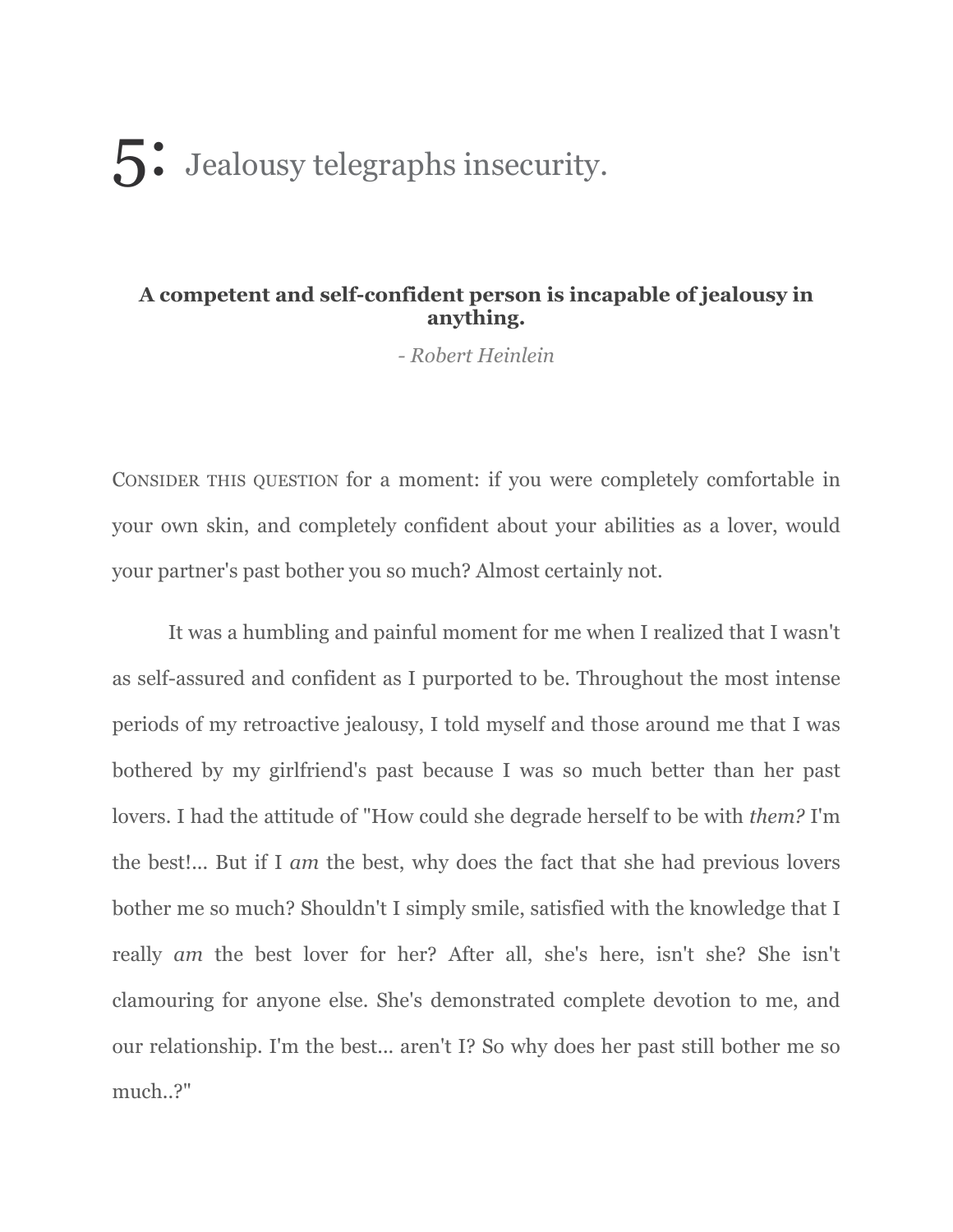My logic began to cave in on itself. I was not nearly as confident and selfassured as I thought I was. It pained me to admit it, but there was indeed a part of me that was threatened by her past lovers. When I realized this, I began to develop a new type of confidence, however: I began to commit myself to change, and, little by little, I began to believe in my own ability to change. Which reminds me: **you must believe in your ability to change if you want to get better.**

Discard any nonsensical self-talk that tells you that you're too stubborn, too stuck in your ways, too wedded to your beliefs to change them. You're reading this book, aren't you? I'd say that qualifies you as someone who is willing to grow, and challenge their own beliefs. And you *need* to believe in your ability to change because I can guarantee that retroactive jealousy is slowly killing your relationship, and your partner's attraction to you. I know from experience.

**Intense jealousy telegraphs intense insecurity.** And this is not good, because your insecurity is destroying your partner's attraction for you. If you are constantly worried about something your partner did in the past, or might do in the future, not only are you not really living, but you are also conveying a subconscious message to your partner, which is "I'm threatened by just about every other man out there." Not exactly sexy stuff.

Would you want to be with a woman who is constantly threatened by every other woman on the block? Probably not. Jealousy is a universal turn-off, and the more that you can move on from your jealousy and demonstrate self-assuredness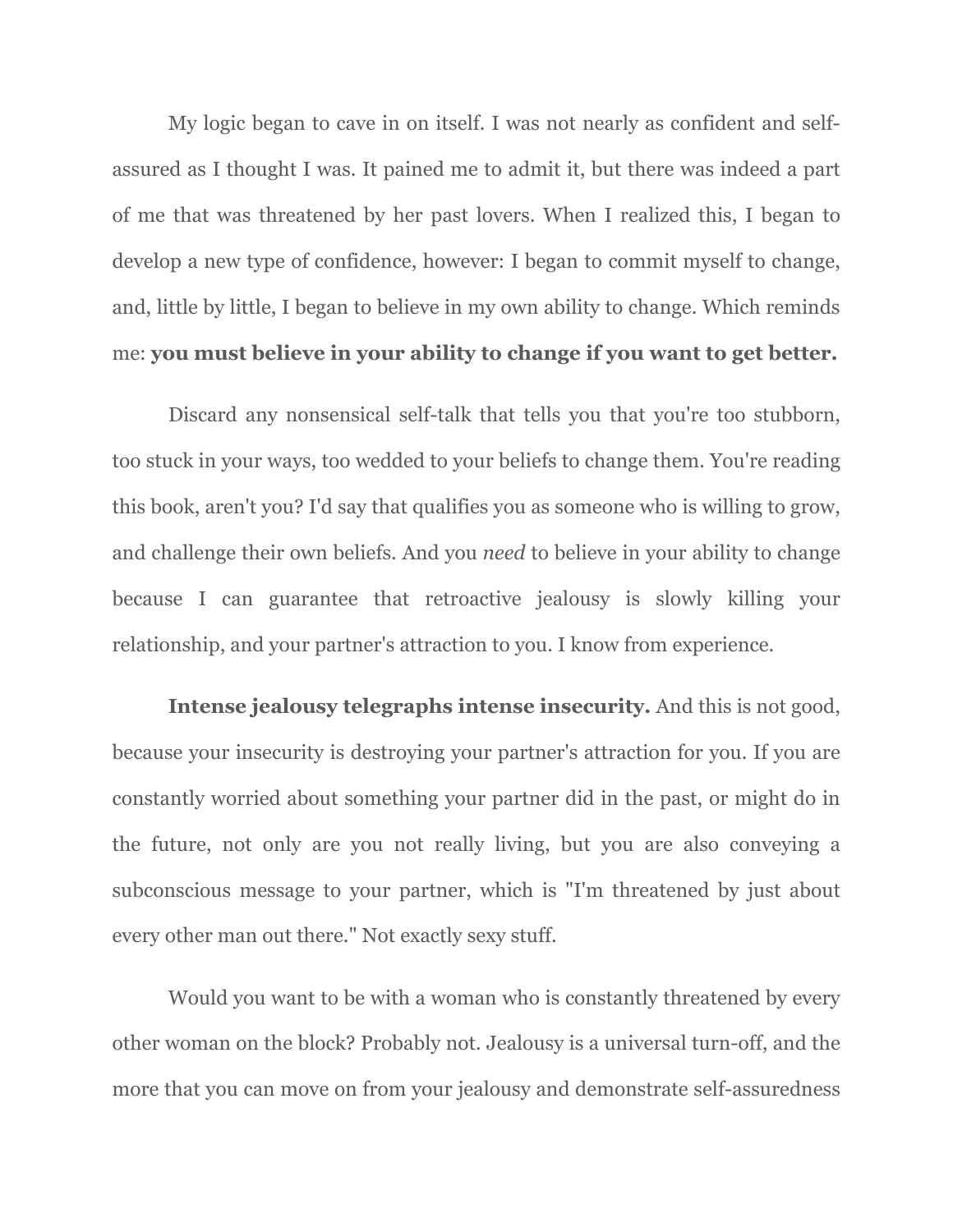and comfort in your own skin, the more your partner will be drawn to you, and the more confident you will become. It becomes a self-perpetuating cycle of demonstrating confidence = attraction and affection from your partner = more confidence; healthy for you, your partner, and the relationship. Your sex life in particular will reap the rewards.

*Every* romantic relationship is governed by attraction; that raw and powerful force of emotional chemicals that compels us to continuously pursue, seduce, and make love with our partners, and forfeit all other worldly pleasures just to spend time with the object of our affection. In the words of dating expert David DeAngelo, "attraction is not a choice." Similarly, *not* being attracted is not a choice. No matter how much your partner loves you, no matter how much she cares about you and the relationship, she will not be able to help being turned off by your jealousy and insecurity, whether she admits it to you or not. When your partner's attraction fades, so too does the strength of the bond you share with her. The sooner you face the fact that your retroactive jealousy will eventually destroy your partner's attraction for you and kill the relationship, the more you will realize the urgent need for you to get over condition, and start growing into the best self that you can be. The next section of this book will tell you how you can do just that.